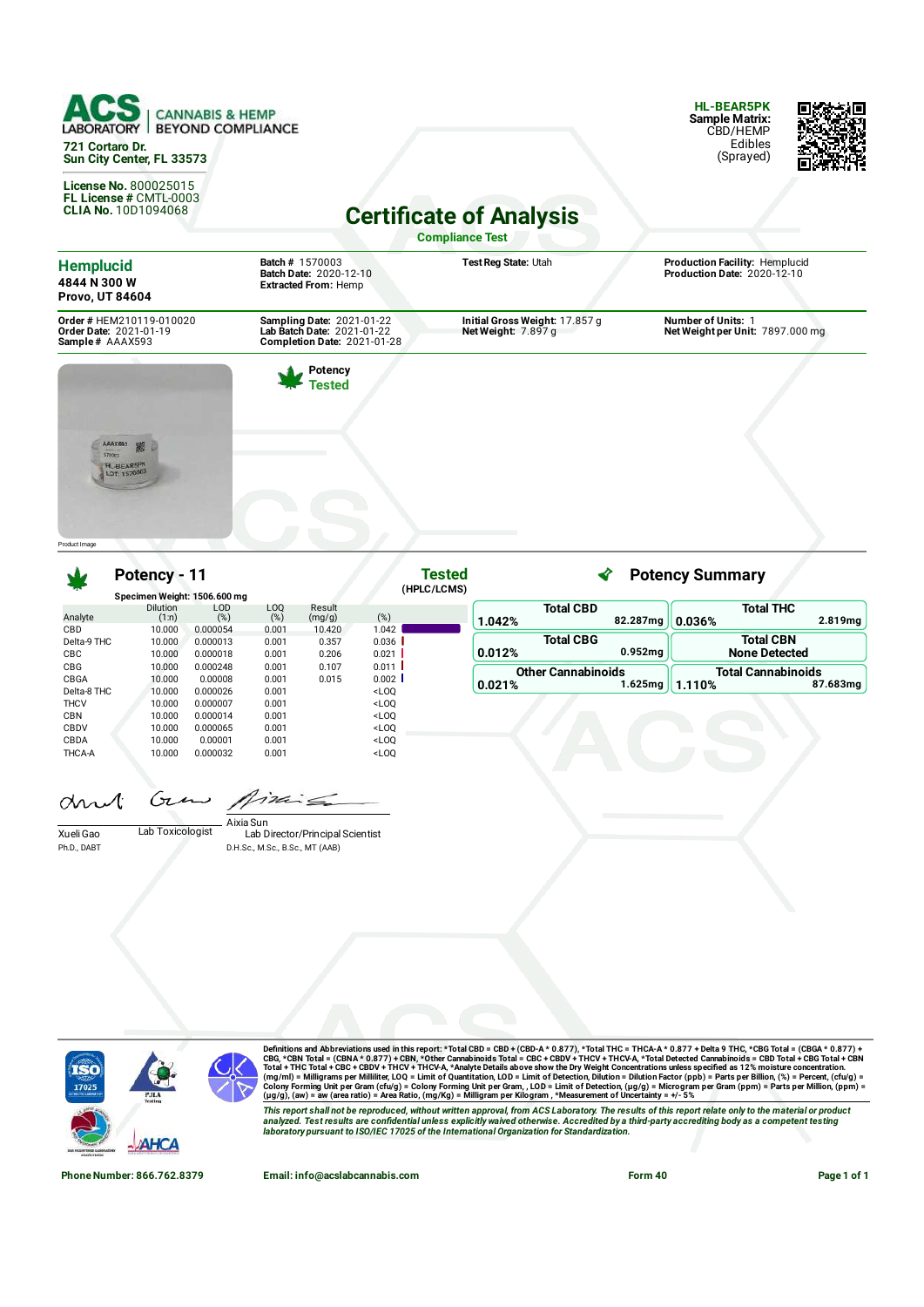

**Certificate of Analysis**

# Mar 05, 2021 | Hemplucid

License # NA 4844 N. 300 W. Ste. 202 Provo, CO, 84604, US

hemplucid



HL-BEAR5P  $N/4$ Matrix: Infused



**Sample:DE10301013-004 Harvest/Lot ID: 1570003 Seed to Sale #**1A400031269FB2B000001069 **Batch Date :**12/10/20 **Batch#:** 2020-1006A **Sample Size Received:** 3 units **Total Weight Volume:** N/A **Retail Product Size:** 12.5 **Ordered** : 02/25/21 **sampled** : 02/25/21 **Completed:** 03/05/21 Expires: 03/05/22 **Sampling Method:** SOP-024

## **PASSED** Page 1 of 2

**SAFETY RESULTS** / **MISC.** Яś Ø Pesticides Heavy Metals Microbials Mycotoxins Residuals Filth Water Activity Moisture Homogeneity **Terpenes PASSED NOT TESTED PASSED NOT TESTED** Solvents **NOT NOT TESTED NOT TESTED NOT TESTED NOT TESTED NOT TESTED TESTED**

This report shall not be reproduced, unless in its entirety, without written approval from Phytatech Labs. This report<br>is an Phytatech Labs certification. The results relate only to the material or product analyzed. Test

### **Stephen Goldman**

Lab Director State License # 405R-00011 405-00008 ISO Accreditation # 4331.01



\_\_\_\_\_\_\_\_\_\_\_\_\_\_\_\_\_\_\_ Signature

03/05/2021

\_\_\_\_\_\_\_\_\_\_\_\_\_\_\_\_\_\_\_ Signed On